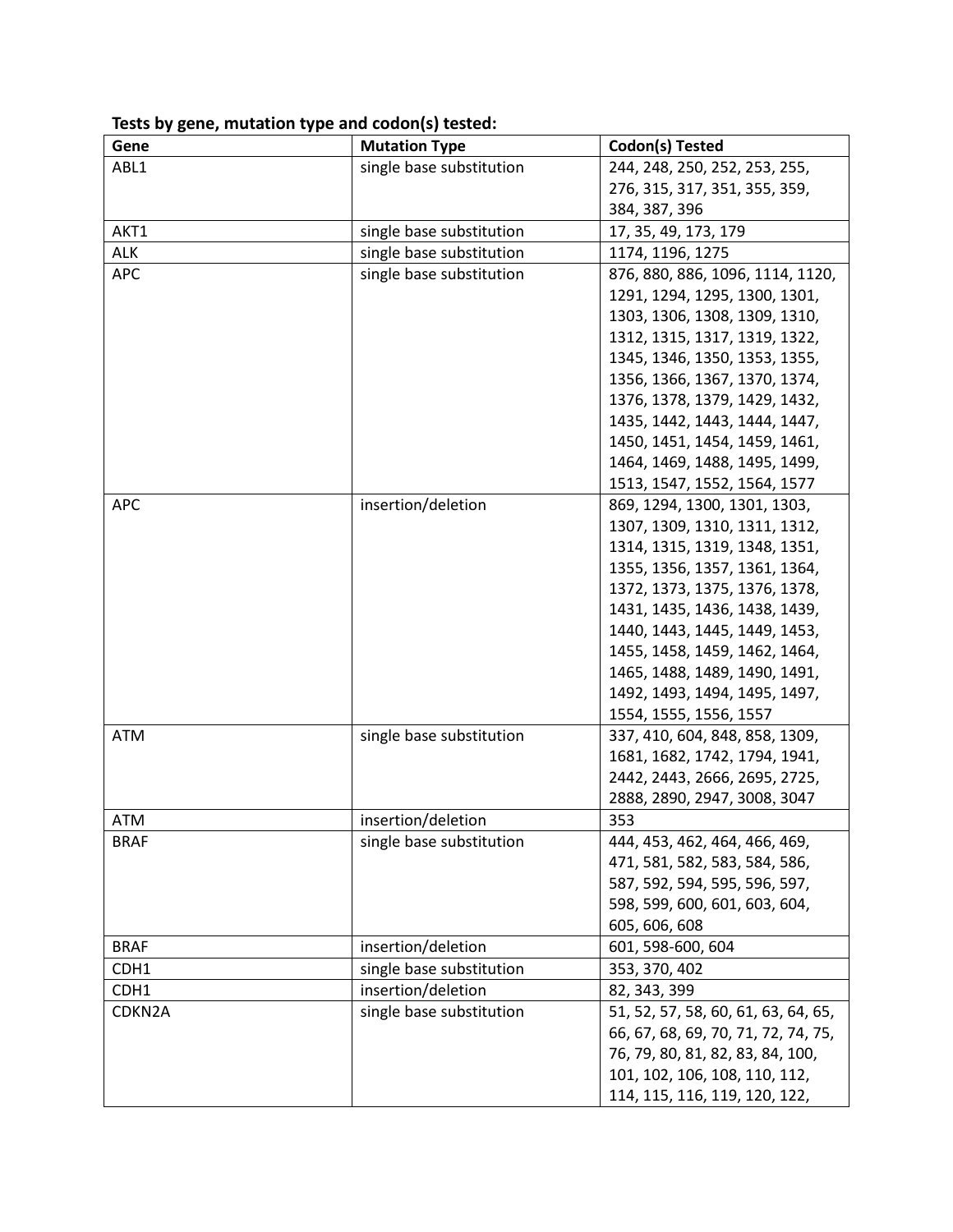|                  |                          | 123, 124, 125, 126, 128, 129,       |
|------------------|--------------------------|-------------------------------------|
|                  |                          | 130, 131, 132, 135                  |
| CDKN2A           | insertion/deletion       | 53-58, 59, 76, 77, 78, 81, 84, 104, |
|                  |                          | 105, 122, 124                       |
| CSF1R            | single base substitution | 301, 969                            |
| CTNNB1           | single base substitution | 13, 15, 20, 21, 22, 23, 25, 29, 30, |
|                  |                          | 31, 32, 33, 34, 35, 36, 37, 38, 39, |
|                  |                          | 40, 41, 42, 43, 44, 45, 46          |
| CTNNB1           | insertion/deletion       | 22-38, 42                           |
| <b>EGFR</b>      | single base substitution | 108, 289, 596, 598, 698, 702,       |
|                  |                          | 703, 709, 712, 719, 720, 721,       |
|                  |                          | 724, 730, 731, 733, 734, 735,       |
|                  |                          | 738, 741, 742, 743, 745, 746,       |
|                  |                          | 747, 750, 751, 752, 753, 754,       |
|                  |                          | 761, 765, 767, 768, 769, 770,       |
|                  |                          | 773, 774, 775, 776, 779, 784,       |
|                  |                          | 786, 790, 792, 810, 814, 819,       |
|                  |                          | 821, 858, 859, 861, 863, 864,       |
|                  |                          | 868, 870, 871, 873, 874             |
| <b>EGFR</b>      | insertion/deletion       | 745-759, 769-774                    |
| ERBB2            | single base substitution | 755, 767, 769, 776, 777, 842, 878   |
| ERBB2            | insertion/deletion       | 774-781                             |
| ERBB4            | single base substitution | 140, 181, 244, 285, 303, 306,       |
|                  |                          | 341, 348, 595, 618, 931, 935, 936   |
| EZH <sub>2</sub> | single base substitution | 602, 636, 640, 646                  |
| FBXW7            | single base substitution | 226, 266, 278, 385, 393, 425,       |
|                  |                          | 465, 479, 504, 505, 582             |
| FGFR1            | single base substitution | 125, 252                            |
| FGFR2            | single base substitution | 252, 253, 310, 372, 375, 382, 549   |
| FGFR3            | single base substitution | 248, 249, 251, 369, 370, 371,       |
|                  |                          | 373, 380, 384, 391, 641, 650,       |
|                  |                          | 697,794                             |
| FLT3             | single base substitution | 451, 572, 592, 599, 680, 831,       |
|                  |                          | 834, 835, 836, 837, 842             |
| FLT3             | insertion/deletion       | 594-604, 835, 836, 840-841          |
| GNA11            | single base substitution | 209                                 |
| <b>GNAQ</b>      | single base substitution | 209                                 |
| <b>GNAS</b>      | single base substitution | 201, 227, 233, 844, 876             |
| HNF1A            | single base substitution | 203, 206, 207, 211, 260, 263,       |
|                  |                          | 272, 273                            |
| <b>HRAS</b>      | single base substitution | 11, 12, 13, 27, 61, 62              |
| IDH1             | single base substitution | 105, 116, 119, 123, 130, 132,       |
|                  |                          | 133, 134                            |
| IDH <sub>2</sub> | single base substitution | 139, 140, 158, 171, 172             |
| JAK2             | single base substitution | 611, 617, 618, 620                  |
| JAK3             | single base substitution | 132, 572, 573, 722                  |
| <b>KDR</b>       | single base substitution | 248, 275, 476, 873, 973, 984,       |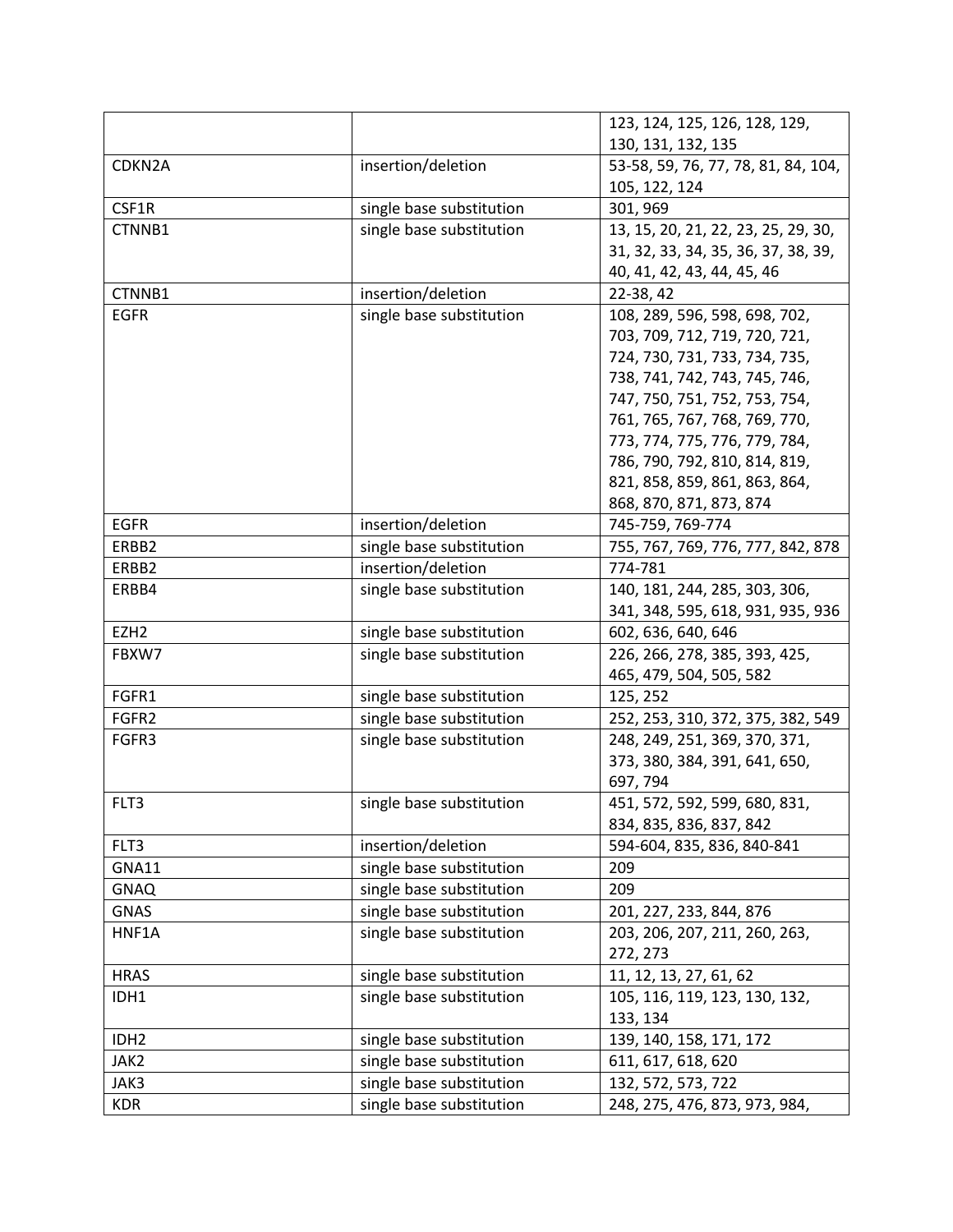|               |                          | 1140, 1145, 1210, 1308                                                                                                                                                                                                                                                       |
|---------------|--------------------------|------------------------------------------------------------------------------------------------------------------------------------------------------------------------------------------------------------------------------------------------------------------------------|
| <b>KDR</b>    | insertion/deletion       | 1355                                                                                                                                                                                                                                                                         |
| KIT           | single base substitution | 51, 52, 509, 530, 541, 546, 551,<br>552, 553, 554, 555, 557, 558,<br>559, 560, 561, 562, 566, 567,<br>568, 572, 573, 576, 577, 582,<br>584, 585, 642, 643, 654, 670,                                                                                                         |
|               |                          | 811, 816, 818, 820, 822, 823,<br>825, 839, 853                                                                                                                                                                                                                               |
| KIT           | insertion/deletion       | 579, 715, 503-504, 551-562, 563-<br>576                                                                                                                                                                                                                                      |
| <b>KRAS</b>   | single base substitution | 8, 11, 12, 13, 14, 15, 18, 19, 22,<br>58, 59, 61, 117, 146                                                                                                                                                                                                                   |
| <b>KRAS</b>   | insertion/deletion       | $10-13$                                                                                                                                                                                                                                                                      |
| <b>MET</b>    | single base substitution | 168, 375, 848, 988, 1010, 1112,<br>1117, 1118, 1124, 1130, 1248,<br>1253, 1268                                                                                                                                                                                               |
| <b>MET</b>    | insertion/deletion       | 982-1028                                                                                                                                                                                                                                                                     |
| MLH1          | single base substitution | 384                                                                                                                                                                                                                                                                          |
| <b>MPL</b>    | single base substitution | 505, 506, 515, 519                                                                                                                                                                                                                                                           |
| NOTCH1        | single base substitution | 1575, 1577, 1586, 1593, 1594,<br>1597, 1599, 1601, 1677, 1679,<br>1579, 2441, 2460, 2468                                                                                                                                                                                     |
| NOTCH1        | insertion/deletion       | 1579, 2463, 2464, 2468                                                                                                                                                                                                                                                       |
| NPM1          | single base substitution | 290                                                                                                                                                                                                                                                                          |
| NPM1          | insertion/deletion       | 288, 289, 290                                                                                                                                                                                                                                                                |
| <b>NRAS</b>   | single base substitution | 11, 12, 13, 18, 60, 61, 65, 146                                                                                                                                                                                                                                              |
| <b>PDGFRA</b> | single base substitution | 561, 659, 674, 824, 842, 846                                                                                                                                                                                                                                                 |
| <b>PDGFRA</b> | insertion/deletion       | 554-555, 560-564, 566, 841-847                                                                                                                                                                                                                                               |
| PIK3CA        | single base substitution | 60, 75, 80, 81, 88, 108, 110, 111,<br>112, 115, 324, 344, 345, 405,<br>407, 418, 420, 453, 457, 466,<br>539, 542, 544, 545, 546, 594,<br>701, 901, 909, 1020, 1021, 1023,<br>1025, 1029, 1035, 1039, 1040,<br>1043, 1044, 1045, 1046, 1047,<br>1048, 1049                    |
| PIK3CA        | insertion/deletion       | 108, 109, 111-115, 451-456,<br>1068, 1069                                                                                                                                                                                                                                    |
| <b>PTEN</b>   | single base substitution | 7, 8, 10, 13, 14, 15, 16, 17, 56,<br>57, 59, 61, 65, 66, 68, 105, 107,<br>108, 110, 111, 112, 121, 123,<br>124, 125, 126, 127, 128, 129,<br>130, 132, 133, 165, 167, 170,<br>171, 173, 174, 177, 214, 235,<br>242, 245, 246, 248, 251, 252,<br>253, 256, 261, 263, 288, 291, |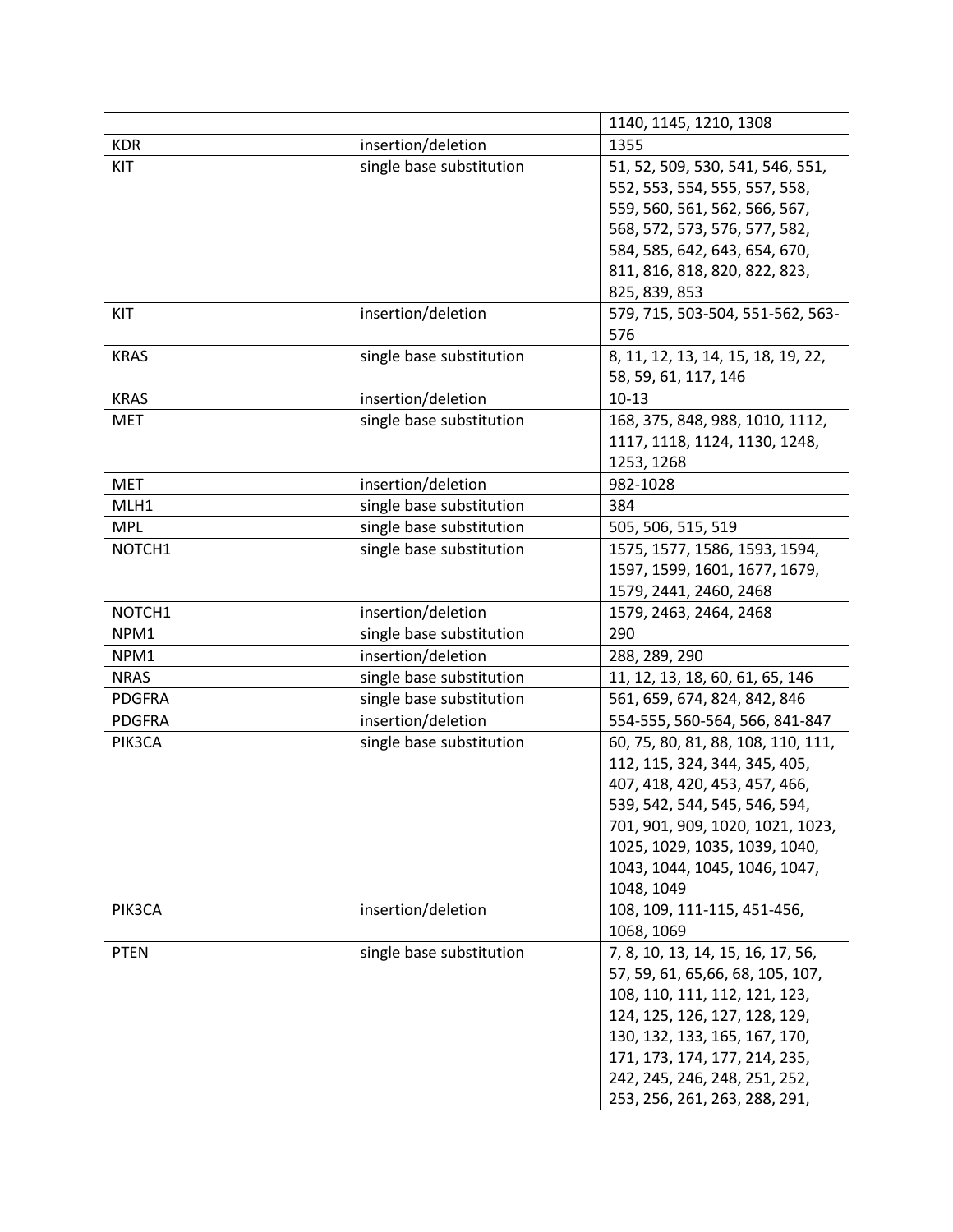|              |                          | 298, 331, 335, 336, 339, 341        |
|--------------|--------------------------|-------------------------------------|
| <b>PTEN</b>  | insertion/deletion       | 6, 16, 17, 57, 60, 63, 68, 108-109, |
|              |                          | 116, 118, 119, 122, 124, 128-       |
|              |                          | 130, 131, 173, 176, 237, 242, 246,  |
|              |                          | 248, 250, 254, 256, 260, 267,       |
|              |                          | 288, 290, 293, 294, 317, 318,       |
|              |                          | 319, 321, 323, 329, 331, 337        |
| PTPN11       | single base substitution | 52, 58, 60, 61, 69, 71, 72, 73, 76, |
|              |                          | 491, 502, 503, 510                  |
| RB1          | single base substitution | 137, 199, 320, 358, 455, 552,       |
|              |                          | 556, 579, 661, 685, 706, 715,       |
|              |                          | 748, 754                            |
| RB1          | insertion/deletion       | 660, 676                            |
| <b>RET</b>   | single base substitution | 618, 620, 630, 631, 634, 768,       |
|              |                          | 883, 918                            |
| <b>RET</b>   | insertion/deletion       | 612-620, 629-640                    |
| SMAD4        | single base substitution | 118, 144, 168, 245, 311, 330,       |
|              |                          | 343, 351, 353, 355, 358, 361,       |
|              |                          | 386, 412, 445, 497, 499, 507,       |
|              |                          | 515, 523, 526                       |
| SMAD4        | insertion/deletion       | 123, 259, 339-343, 410, 448,        |
|              |                          | 466, 517                            |
| SMARCB1      | single base substitution | 40, 47, 53, 158, 201, 377           |
| SMARCB1      | insertion/deletion       | 382, 383                            |
| SMO          | single base substitution | 199, 324, 404, 535, 640             |
| <b>SRC</b>   | single base substitution | 531                                 |
| <b>STK11</b> | single base substitution | 32, 37, 60, 159, 170, 171, 194,     |
|              |                          | 196, 199, 272, 281, 332, 354        |
| <b>STK11</b> | insertion/deletion       | 57, 60, 264, 281, 282               |
| <b>TP53</b>  | single base substitution | 3, 11, 20, 25, 26, 31, 33, 41, 42,  |
|              |                          | 43, 44, 47, 59, 60, 61, 64, 65, 66, |
|              |                          | 70, 72, 73, 75, 77, 78, 80, 81, 82, |
|              |                          | 83, 84, 85, 86, 87, 89, 91, 94, 95, |
|              |                          | 96, 98, 99, 100, 101, 102, 103,     |
|              |                          | 104, 105, 106, 107, 108, 109,       |
|              |                          | 110, 120, 126, 127, 128, 129,       |
|              |                          | 130, 131, 132, 133, 134, 135,       |
|              |                          | 136, 141, 143, 144, 145, 151,       |
|              |                          | 152, 153, 154, 155, 156, 157,       |
|              |                          | 158, 159, 160, 161, 162, 163,       |
|              |                          | 164, 165, 166, 167, 168, 169,       |
|              |                          | 170, 171, 172, 173, 174, 175,       |
|              |                          | 176, 177, 178, 179, 180, 181,       |
|              |                          | 182, 183, 184, 185, 186, 187,       |
|              |                          | 189, 190, 191, 192, 193, 194,       |
|              |                          | 195, 196, 197, 198, 199, 200,       |
|              |                          | 201, 202, 203, 204, 205, 206,       |
|              |                          |                                     |